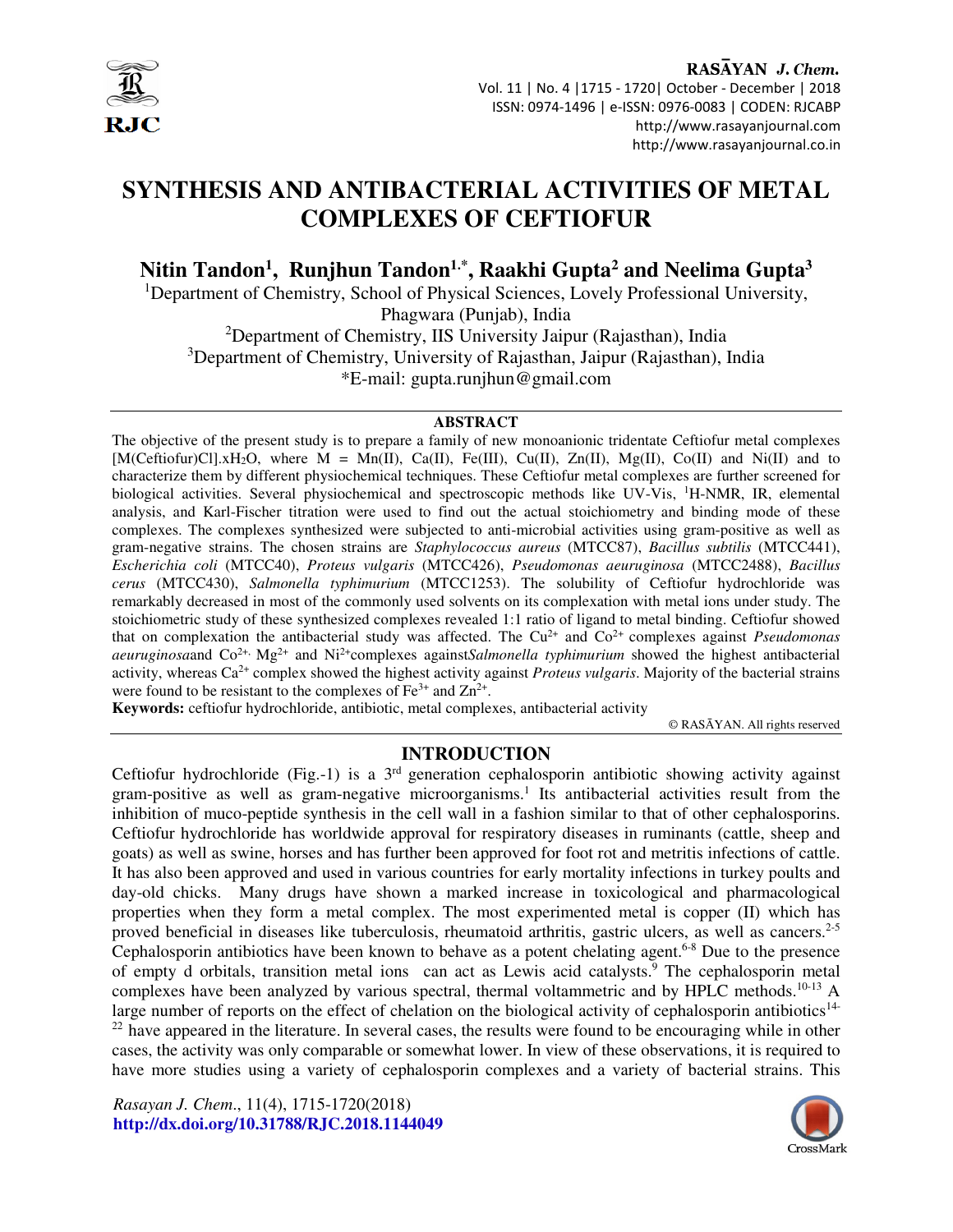prompted to investigate and synthesize the coordination capacity of Ceftiofur with essential as well as trace metal ions and screen them for biological activity. The results of the synthesis, characterization along with the biological activity of metal complexes of Ceftiofur are reported herein.

## **EXPERIMENTAL**

The chemicals used were of pharma grade and were taken without any purification. The solvents were dried and distilled by standard techniques available before use. Ceftiofur hydrochloride was obtained from Macleods Pharmaceuticals, Mumbai, India as gratis. Commercially available metal salts were used as such.

The complexes were synthesized by mixing metal salts  $MnCl<sub>2</sub>.2H<sub>2</sub>O$ ,  $ZnCl<sub>2</sub>$ ,  $CoCl<sub>2</sub>.6H<sub>2</sub>O$ ,  $NiCl<sub>2</sub>.6H<sub>2</sub>O$ ,  $CuCl<sub>2</sub>.2H<sub>2</sub>O$ , FeCl<sub>3</sub>, CaCl<sub>2</sub>, MgCl<sub>2</sub>.6H<sub>2</sub>O (1 mmol) to a solution of Ceftiofur hydrochloride (1 mmol) in Methanol (40 ml) under  $(N_2)$  nitrogen atmosphere. The reaction mixture was stirred at 25-30 C for 1 hour. The volume was further reduced by rotary evaporation. The complexes which precipitated with time were filtered off, rinsed with water, methanol and diisopropyl ether, and dried in vacuum oven at room temperature.

## **Antibacterial Activity Test**

The anti-bacterial activities of Ceftiofur hydrochloride and its metal complexes were studied by the disk diffusion method.<sup>23</sup> The bacterial strains, *Staphylococcus aureus* (MTCC87), *Bacillus subtilis*  (MTCC441), *Escherichia coli* (MTCC40), *Proteus vulgaris* (MTCC426), *Pseudomonas aeuruginosa*  (MTCC2488), *Bacillus cerus* (MTCC430), *Salmonella typhimurium* (MTCC1253), chosen for studies were procured from Microbial Type Culture Collection and Gene Bank (MTCC), Chandigarh, India. A loop full of bacterial culture was inoculated into sterilized tryptone soya broth and incubated at 37 °C for 16-18 hours. A sterilized cotton was dipped into standardized bacterial test suspension and was used to evenly inoculate the entire surface of mullar Hinton agar plate. The disc of Ceftiofur hydrochloride and its metal complexes were dipped in the test solutions prepared in methanol (12  $\mu$ g/ml and 32  $\mu$ g/ml) and placed onto the surface of mullar Hinton agar plate with sterilized forceps. After 20-24 hours of incubation, along with the diameter of the zone of inhibition around the disc were measured.



Fig.-1: Ceftiofur Hydrochloride

# **Physicochemical and Spectroscopic Characterization**

# **FT-IR Spectroscopy**

The infrared spectra of Ceftiofur hydrochloride and its metal complexes were recorded using an FT-IR spectrometer Nicolet Protégé 460 on potassium bromide pellets in the range from 400 to 4000 cm<sup>-1</sup>.

## **UV-Vis Spectroscopy**

A UV-Vis spectrum was taken on Perkin Elmer's (Lambda 3B) spectrophotometer. All the spectra were recorded in DMSO.

#### **Elemental Analysis**

Carbon, Hydrogen, Sulphur and Nitrogen contents were analyzed using Thermo Electron Corporation Flash EA 1112 analyzer.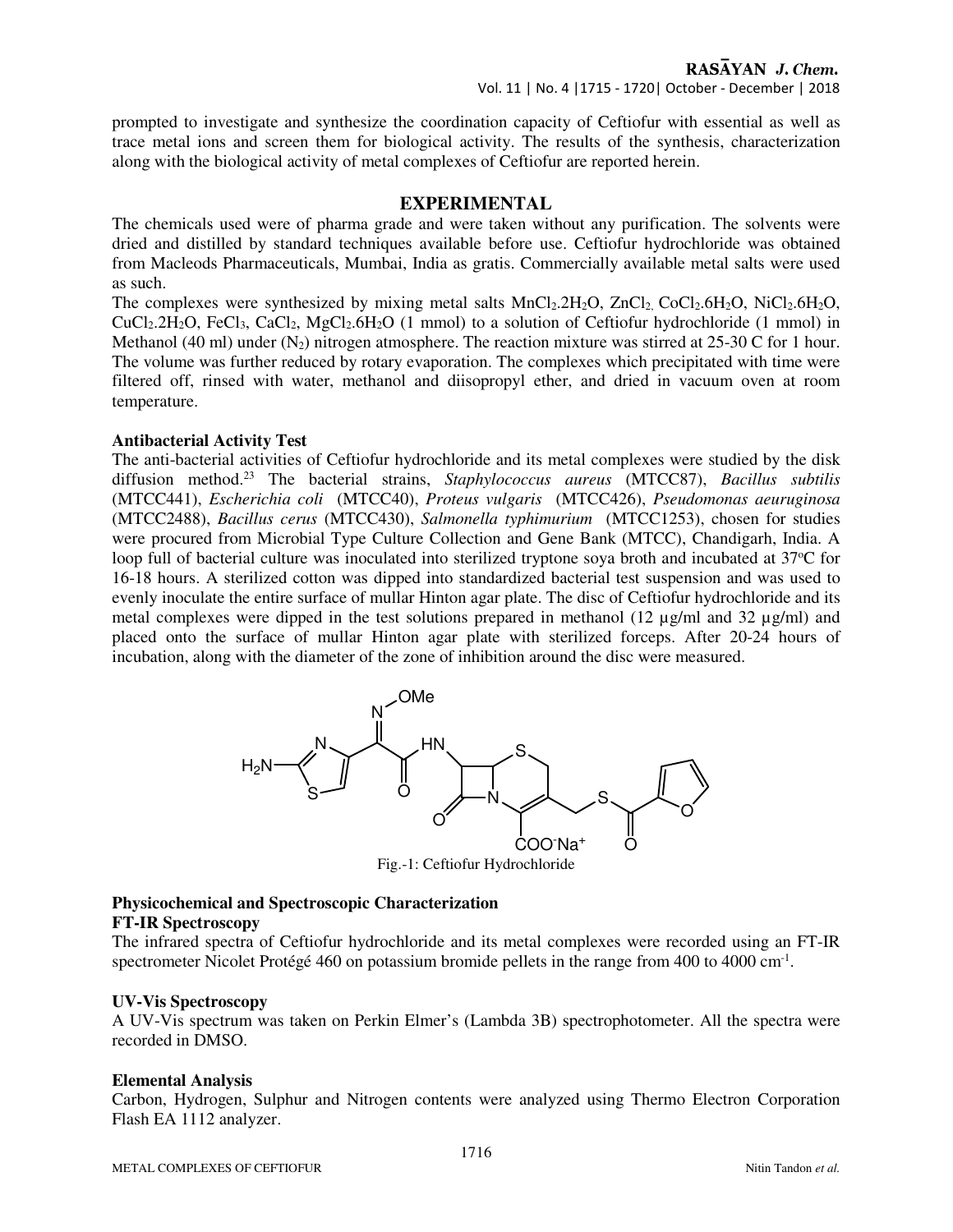#### **Water Content Determination**

Moisture content in the synthesized complexes was analyzed on the Karl-Fischer-Titrator  $\mu$  Aqua Cal<sub>50</sub> instrument.

### **<sup>1</sup>H NMR**

NMR spectroscopic proton measurements were done on Bruker 300 MHz and JEOL JNM 300 MHz, using TMS as an internal reference along with deuterated DMSO as solvent (Table-4).

## **RESULTS AND DISCUSSION**

The metal complexes from Ceftiofur hydrochloride were obtained as air stable colored solids (Table-1). Elemental analysis (Table-1) data suggested the formation of 1:1 metal-ligand complex. All the metal complexes were either insoluble or very less soluble in most of the organic solvents except in DMSO.

Moisture analysis by Karl-Fischer titrations of Ceftiofur hydrochloride and its metal complexes indicated the presence of 3-6 molecules of water of crystallization (Table-1). The UV analysis of the metal complexes revealed that there was no significant change in the spectra of synthesized metal complexes and its parent Ceftiofur hydrochloride. The IR spectra of Ceftiofur hydrochloride and their metal complexes exhibited a number of characteristic bands (Table-2). The solubility of Ceftiofur hydrochloride changed drastically on its complexation with the metal ions under study which is in consonance with the results reported earlier for the complexes of other cephalosporins.<sup>22</sup> In conformity with the result of cefpodizime, $2<sup>2</sup>$  there was no significant change in the UV spectra of metal complexes from Ceftiofur hydrochloride.

| Compound                                              | Color        |             | Moisture |             |             |                |
|-------------------------------------------------------|--------------|-------------|----------|-------------|-------------|----------------|
|                                                       |              | C           | H        | N           | S           | Content $(\%)$ |
| $C_{19}H_{16}N_5O_7S_3Na$                             | Pale Yellow  | 41.8(41.8)  | 2.9(3.0) | 12.1(12.8)  | 17.8(17.6)  | 0.1(0.0)       |
| $[Mn(C_{19}H_{16}N_5O_7S_3)Cl].3H_2O$                 | Light yellow | 34.3 (34.2) | 3.3(3.3) | 11.0(10.5)  | 14.8(14.4)  | 8.2(8.1)       |
| [Ca $(C_{19}H_{16}N_5O_7S_3)Cl$ ].6H <sub>2</sub> O   | Orange       | 32.3(32.3)  | 4.1(4.0) | 10.1(9.9)   | 13.3(13.6)  | 15.7 (15.2)    |
| [Fe $(C_{19}H_{16}N_5O_7S_3)Cl_2$ ].6H <sub>2</sub> O | Dirty green  | 30.4(30.1)  | 3.6(3.7) | 9.7(9.2)    | 12.3(12.7)  | 14.5 (14.2)    |
| [Cu $(C_{19}H_{16}N_5O_7S_3)$ Cl].3H <sub>2</sub> O   | Dark green   | 33.2 (33.7) | 3.1(3.3) | 10.7(10.3)  | 13.6(14.2)  | 8.3(8.0)       |
| $[Zn(C_{19}H_{16}N_5O_7S_3)Cl]$ .3H <sub>2</sub> O    | Off white    | 34.1 (33.7) | 3.8(3.3) | 10.7(10.3)  | 15.0(14.2)  | 8.7(7.9)       |
| $[Mg(C_{19}H_{16}N_5O_7S_3)Cl]$ .6H <sub>2</sub> O    | Dark yellow  | 33.5(33.1)  | 4.6(4.1) | 10.2(10.1)  | 14.2(13.9)  | 15.8(15.6)     |
| [Co $(C_{19}H_{16}N_5O_7S_3)Cl$ ].3H <sub>2</sub> O   | Light pink   | 34.4 (34.0) | 3.0(3.3) | 10.1(10.4)  | 14.8(14.3)  | 8.4(8.0)       |
| [Ni $(C_{19}H_{16}N_5O_7S_3)Cl$ ].4H <sub>2</sub> O   | Green        | 33.9(33.1)  | 3.4(3.5) | 10.7 (10.2) | 14.3 (13.9) | 10.9(10.5)     |

Table-1: Color, Elemental Analysis and Moisture Content of Ceftiofur Metal Complexes; Found (Calculated)

In case of IR spectrum it is found that compared to the characteristic band at 1764 cm<sup>-1</sup> and 1606 cm<sup>-1</sup> in case of Ceftiofur hydrochloride corresponding to the stretching frequency of the -lactam carbonyl (CO) group and the amidic carbonyl group, respectively, in metal complexes they appeared in the range of 1743-1777 cm<sup>-1</sup> and 1635-1667 cm<sup>-1</sup>,respectively. The change in the shifts of the amidic carbonyl group by 29-61 cm-1, in most of the cases, suggested that the coordination to the metal occurred through the carbonyl oxygen of the amidic bond rather than the -lactam carbonyl group. A similar observation has been made earlier in the case of cefazolin.<sup>20</sup>

In the cases of  $Fe^{3+}$ and Cu<sup>2+</sup> complexes, however slight change in the range of 13-21 cm<sup>-1</sup> corresponding to -lactamic group indicated the possibility of the bonding of metal ion with -lactamic carbonyl oxygen as well. In the case of cephalothin, a shift in the range of 40-60 cm<sup>-1</sup> has been attributed to -lactamic carbonyl group<sup>14</sup> However, in the case of  $Mg^{2+}$  complexes, the band for the -lactam carbonyl group disappeared. The difference between the symmetric and asymmetric vibration values of carboxylate group was more than 200 in all the synthesized metal complexes, suggesting that the carboxylate group was binding as monodentate ligand<sup>24</sup> except in the case of Fe<sup>3+</sup> and Mg<sup>2+</sup> where the band corresponding to ν(COO) symmetric and ν(COO) asymmetric disappeared respectively.<sup>19</sup> Insignificant change in the stretching vibration due to the C-S bond as compared to Ceftiofur hydrochloride (1036 cm<sup>-1</sup>) suggested that this group did not bind to metal ions. Analogously, C-N stretching frequency did not change as compared to Ceftiofur hydrochloride  $(1385 \text{ cm}^{-1})$  indicating the -lactam nitrogen and thiazole nitrogen did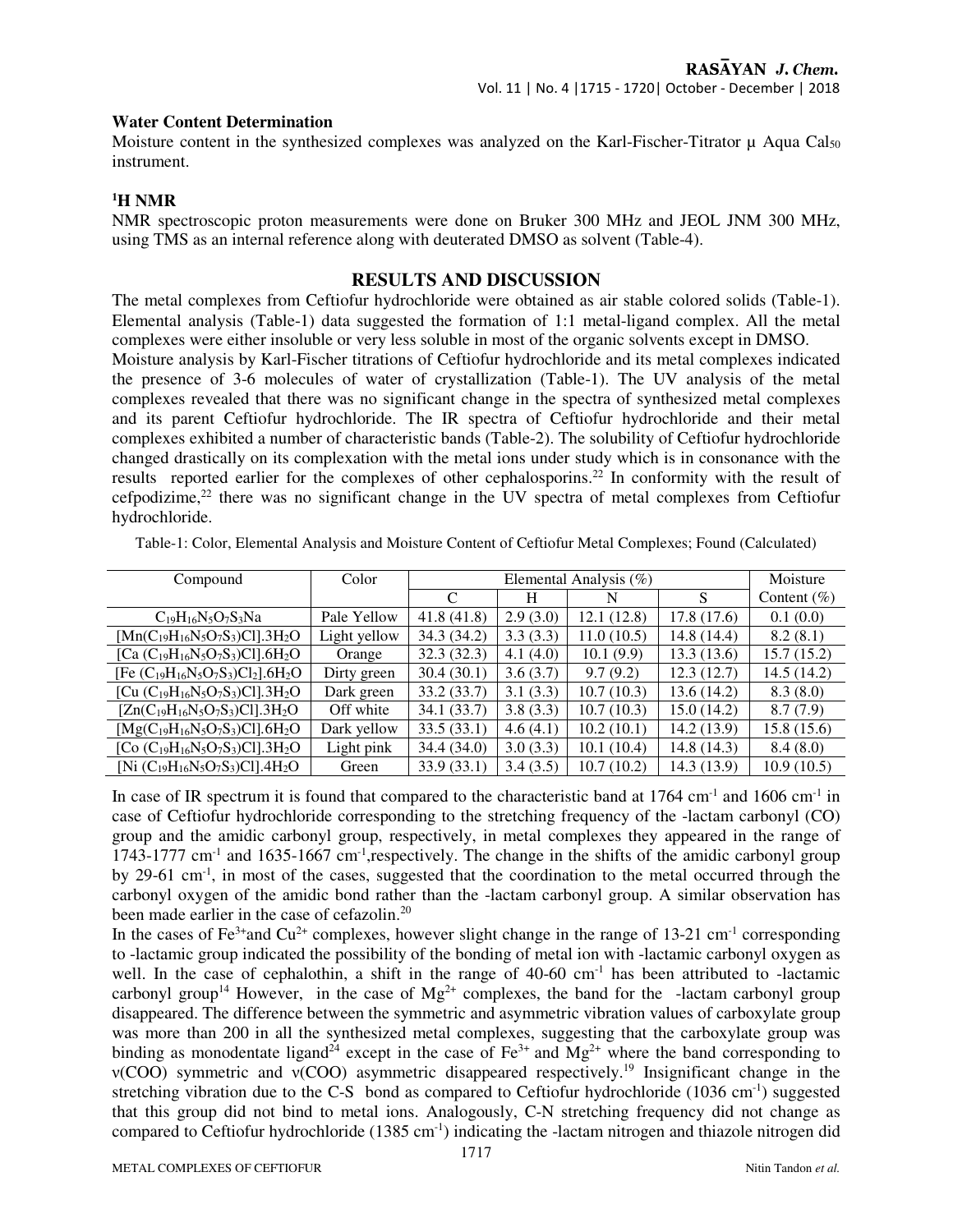# RASAYAN J. Chem.

Vol. 11 | No. 4 |1715 - 1720| October - December | 2018

not coordinate to metal ions. The appearance of new bands at  $410-450$  cm<sup>-1</sup> in all the complexes may be attributed to M-N stretching vibrations arising due to the bonding of metal ion with the amino group of thiazole ring,<sup>25</sup> The other possible binding site from C=N-OCH<sub>3</sub> group being sterically unavailable.<sup>14</sup> In accordance with the results reported earlier in literature<sup>14,15</sup> except for  $Zn^{2+}$  and  $Ca^{2+}$ ,the <sup>1</sup>H-NMR spectra of Ceftiofur metal complexes gave broad unresolved signals.

| Compound                                              | $C=O$   | $C=O$       | v(COO)    | v(COO)     | $\Delta v(COO)$ |  |
|-------------------------------------------------------|---------|-------------|-----------|------------|-----------------|--|
|                                                       | (Amide) | (Lactam)    | Symmetric | Asymmetric |                 |  |
| $C_{19}H_{16}N_5O_7S_3Na$                             | 1601    | 1764        | 1359      | 1565       | 206             |  |
| $[Mn(C_{19}H_{16}N_5O_7S_3)Cl]$ .3H <sub>2</sub> O    | 1635    | 1766        | 1358      | 1558       | 200             |  |
| [Ca $(C_{19}H_{16}N_5O_7S_3)Cl$ ].6H <sub>2</sub> O   | 1656    | 1758        | 1364      | 1594       | 230             |  |
| [Fe $(C_{19}H_{16}N_5O_7S_3)Cl_2$ ].6H <sub>2</sub> O | 1640    | 1743        | ---       | 1564       | ---             |  |
| [Cu $(C_{19}H_{16}N_5O_7S_3)Cl$ ].3H <sub>2</sub> O   | 1667    | 1777        | 1364      | 1579       | 215             |  |
| $[Zn(C_{19}H_{16}N_5O_7S_3)Cl]$ .3H <sub>2</sub> O    | 1635    | 1768        | 1354      | 1558       | 204             |  |
| $[Mg(C_{19}H_{16}N_5O_7S_3)Cl]$ .6H <sub>2</sub> O    | 1645    | Disappeared | 1345      | ---        | ---             |  |
| [Co $(C_{19}H_{16}N_5O_7S_3)Cl$ ].3H <sub>2</sub> O   | 1632    | 1767        | 1354      | 1575       | 221             |  |
| [Ni $(C_{19}H_{16}N_5O_7S_3)Cl$ ].4H <sub>2</sub> O   | 1626    | 1766        | 1365      | 1598       | 233             |  |

Table-2: Some important FT-IR Spectral Signals (in cm-1) of Ceftiofur Hydrochloride and its Metal Complexes

The NMR spectra of  $Mn(\Pi)$  and  $Co(\Pi)$  complexes could not be recorded due to the insolubility of these complexes in DMSO-d6. As compared to ceftiofur sodium and other metal complexes, in the case of Zn(II) complex the peak due to –OMe group appears slightly down the field at δ 3.94. Cepham S-CH2 protons appear as a broad signal in ceftiofur sodium and its metal complexes in contrast to two individual peaks observed in the NMR spectra of ceftiofur free acid. The peak corresponding to these protons appears  $\sim$ δ 4.1 in ceftiofur sodium and its Ca(II) and Zn(II) complexes and at δ 3.69 in Fe(III) complex. In the spectra of Ni(II), Cu(II) and Mg(II) complexes, the peak corresponding to these protons was not observed probably due to overlapping by the solvent signal.

The S-CH2 protons at position 3 of cepham moiety appear as broad peak near δ 2.16. The 6-CH and 7-CH protons appear at  $\delta$  5.00 and  $\delta$  5.59, respectively as a broad signal in case of ceftiofur sodium and there is no appreciable change in the δ values of these protons in all complexes except that they get further broadened. Compared to the two peaks at  $\delta$  6.95 and 6.63, corresponding to thiazole 4"-CH and furan 4'-CH protons respectively in ceftiofur free acid. In Cu(II) complex, these protons appear at  $\delta$  7.08 and 6.89. However, in the case, ceftiofur sodium and all other metal complexes these protons merge to give broad signal near  $\delta$  6.7. The amino group at position 2" of thiazole moiety and furan 3'-CH protons appear at  $\delta$ 7.23 and 7.39 respectively in case of ceftiofur sodium. Although the peaks corresponding to these protons appear as a broad signal in the metal complexes, the chemical shift does not change appreciably. As compared to the peak at  $\delta$  7.74 due to furan 5'-CH in the case of ceftiofur acid, a downfield shift is observed in the case of ceftiofur sodium and its metal complexes near  $\delta$  8.03, except in the case of  $\rm Zn(II)$ where the peak appears at 7.79. The signal at  $\delta$  9.53 in NMR spectra of ceftiofur sodium due to amidic 7-NH protons do not change significantly in its metal complexes.

## **Antibacterial Activity**

All the prepared complexes were studied for antibacterial activity against both Gram positive and Gram negative strains. (Table-3). It has been observed that in general  $Co^{2+}$  and  $Cu^{2+}$ complex against *Pseudomonas aeruginosa* (MTCC2488) and  $Co^{2+}$ ,  $Mg^{2+}$  and  $Ni^{2+}$  complexes against *Salmonella typhimurium* (MTCC1253) show the highest antibacterial activity under test conditions. Previously, similar results were found for  $Co^{2+}$  complex of Ciprofloxacin<sup>17</sup> which showed better activity against *Pseudomonas aeruginosa* (ATCC 9027) *as well as Salmonella typhimurium* (ATCC 14028). Ca<sup>2+</sup> and Mn2+ complexes against *Proteus vulgaris* also showed good antibacterial activity under test conditions. The activity of Ca2+ complex against *Bacillus subtilis,* of Mg2+ complex against *Pseudomonas aeruginosa*  and of  $\text{Zn}^2$ <sup>+</sup> complex against *Proteus vulgaris* was found to be comparable to the activity of standard Ceftiofur hydrochloride. Majority of bacterial strains were found to be resistant to the complexes of  $Fe<sup>3+</sup>$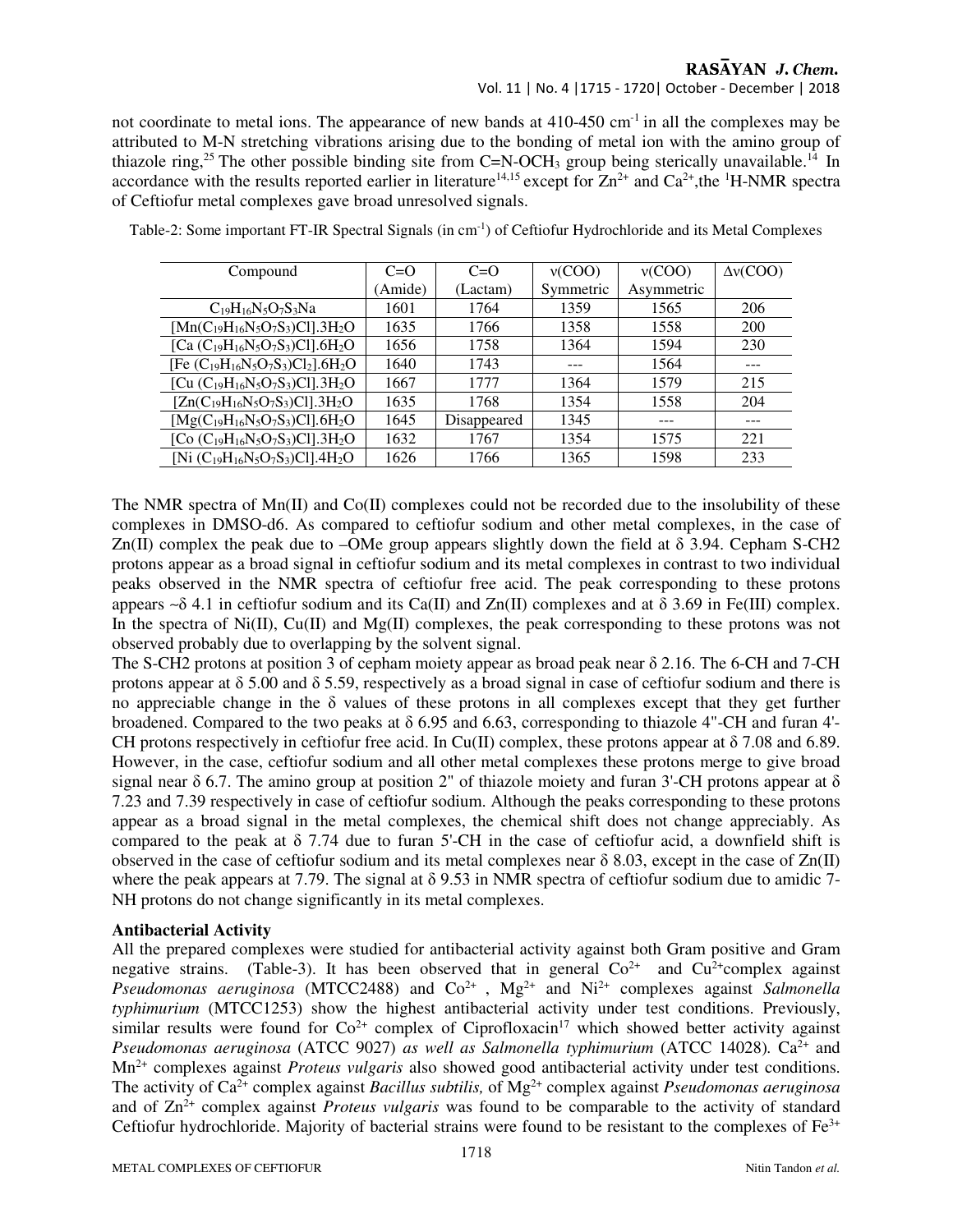## RASAYAN J. Chem.

and  $Zn^{2+}$  and in the remaining cases, the antibacterial activity was somewhat lower as compared to the test standard.

Table-3: Antibacterial Activities of Ceftiofur Metal Complexes showing Zone of Inhibition(in mm)at 12 and 32

| ۰. |
|----|
|----|

| Compound                                                                                                 |      | <b>MTCC</b> |                   | <b>MTCC</b>              |      | <b>MTCC</b> | <b>MTCC</b>               |    |        | <b>MTCC</b> |                         | <b>MTCC</b> |                           | <b>MTCC</b> |
|----------------------------------------------------------------------------------------------------------|------|-------------|-------------------|--------------------------|------|-------------|---------------------------|----|--------|-------------|-------------------------|-------------|---------------------------|-------------|
|                                                                                                          |      | 87          |                   | 430                      | 441  |             | 40                        |    |        | 426         | 2488                    |             |                           | 1253        |
|                                                                                                          | 12   | 32          | 12                | 32                       | 12   | 32          | $\overline{c}$            | 32 | 12     | 32          | 12                      | 32          | 2                         | 32          |
| $C_{19}H_{16}N_5O_7S_3Na$                                                                                | 28   | 33          | R                 | 17                       | 18   | 23          | 24                        | 27 | 19     | 29          | 17                      | 18          | 31                        | 49          |
| $[Mn(C_{19}H_{16}N_5O_7S_3)Cl]$ .3H <sub>2</sub> O                                                       | 14.3 | 13.6        | 9                 | 9.2                      | R    | 12          | 10                        | 16 | 13     | 30          | R                       | R           | 13                        | 21          |
| [Ca $(C_{19}H_{16}N_5O_7S_3)Cl$ ].6H <sub>2</sub> O                                                      | 8.6  | 8           | 12.3              | 12.5                     | 17.6 | 21          | 17.6                      | 21 | 20     | 32.3        | R                       | R           | R                         | 20          |
| [Fe $(C_{19}H_{16}N_5O_7S_3)Cl_2$ ].6H <sub>2</sub> O                                                    | R    | R           | 10.6              | 10.9                     | R    | 8           | R                         | R  | R      | 11.6        | R                       | R           | R                         | R           |
| [Cu (C <sub>19</sub> H <sub>16</sub> N <sub>5</sub> O <sub>7</sub> S <sub>3</sub> )Cl].3H <sub>2</sub> O | 14   | 14          | 14                | 14                       | 16   | 17          | 10                        | 18 | 12     | 18          | 20                      | 22          | 21                        | 34          |
| $[Zn(C_{19}H_{16}N_5O_7S_3)Cl]$ .3H <sub>2</sub> O                                                       | 11   | 15          | 11.3              | 11.5                     | 16.3 | 19.3        | R                         | 12 | 20     | 27.3        | R                       | R           | R                         | 14          |
| $[Mg(C_{19}H_{16}N_5O_7S_3)Cl]$ .6H <sub>2</sub> O                                                       | 12   | 13          | R                 | 13                       | 13   | 20          | .5                        | 20 | 16     | 22          | 17                      | 17          | 29                        | 35          |
| [Co $(C_{19}H_{16}N_5O_7S_3)Cl$ ].3H <sub>2</sub> O                                                      | 18   | 23          | R                 | 14                       | 14   | 16          | 17                        | 17 | 17     | 19          | 18                      | 20          | 33                        | 34          |
| [Ni $(C_{19}H_{16}N_5O_7S_3)Cl$ ].4H <sub>2</sub> O                                                      | 14   | 22          | R                 | 12                       | 14   | 15          | 13                        | 19 | 15     | 23          | 15                      | 18          | 29                        | 32          |
| .                                                                                                        |      |             | $\alpha$ concrete | $\overline{\phantom{a}}$ |      |             | $\alpha$ concern $\alpha$ |    | $\sim$ | .77         | $\cdot$ $\cdot$ $\cdot$ |             | $\alpha$ concern $\alpha$ |             |

R- resistant; *Staphylococcus aureus* (MTCC87), *Bacillus cerus* (MTCC430), *Bacillus subtilis* (MTCC441), *Escherichia coli* (MTCC40), *Proteus vulgaris* (MTCC426), *Pseudomonas aeuruginosa* (MTCC2488), *Salmonella typhimurium* (MTCC1253)

| Table-4: NMR of Ceftiofur Complexes                   |                                                                                                               |  |  |  |  |  |  |
|-------------------------------------------------------|---------------------------------------------------------------------------------------------------------------|--|--|--|--|--|--|
| Complex                                               | <sup>1</sup> H-NMR, DMSO, $\delta$ ppm <sup>a</sup>                                                           |  |  |  |  |  |  |
| $C_{19}H_{16}N_5O_7S_3Na$                             | 3.82 (s, 3H, -OMe), 4.05 (br, 2H, 2-CH <sub>2</sub> ), 4.16 (unresolved multiplet, 2H, 3-CH <sub>2</sub> ),   |  |  |  |  |  |  |
|                                                       | 5.00 (br, 1H, 6-CH), , 5.59 (br, 1H, 7-CH), 6.72 (br, 2H, 4"-CH+ 4'-CH), 7.23 (br,                            |  |  |  |  |  |  |
|                                                       | 2H, 2"-NH <sub>2</sub> ), 7.39 (br, 1H, 3'-CH), 8.03 (br, 1H, 5'-CH), 9.53 (br, 1H, 7-NH).                    |  |  |  |  |  |  |
|                                                       | $3.82$ (s, $3H$ , $-Me$ ), $4.10$ (unresolved multiplet, $2H$ , $2-CH2$ ), $4.20$ (unresolved                 |  |  |  |  |  |  |
|                                                       | multiplet, 2H, 3-CH <sub>2</sub> ), 5.04 (d, 1H, 6-CH, ${}^{3}$ J <sub>HH</sub> = 4.76Hz), 5.62 (unresolved   |  |  |  |  |  |  |
| [Ca $(C_{19}H_{16}N_5O_7S_3)Cl$ ].6H <sub>2</sub> O   | multiplet, 1H, 7-CH), 6.75 (m, 2H, 4"-CH+ 4'-CH), 7.24 (br, 2H, 2"-NH <sub>2</sub> ), 7.40 (d,                |  |  |  |  |  |  |
|                                                       | 1H, 3'-CH, ${}^{3}J_{HH}$ = 3.4Hz), 8.04 (d, 1H, 5'-CH, ${}^{3}J_{HH}$ = 1.0Hz), 9.56 (d, 1H, 7-NH,           |  |  |  |  |  |  |
|                                                       | ${}^{3}J_{HH} = 8.16 Hz$ ).                                                                                   |  |  |  |  |  |  |
| [Fe $(C_{19}H_{16}N_5O_7S_3)Cl_2$ ].6H <sub>2</sub> O | 3.82 (br, 3H, -OMe), 5.1 (br, 1H, 6-CH), , 5.7 (br, 1H, 7-CH), 6.66 (br, 2H, 4"-CH+                           |  |  |  |  |  |  |
|                                                       | 4'-CH), 7.19 (br, 2H, 2"-NH <sub>2</sub> ), 7.43 (br, 1H, 3'-CH), 8.07 (br, 1H, 5'-CH).                       |  |  |  |  |  |  |
| [Cu $(C_{19}H_{16}N_5O_7S_3)Cl$ ].3H <sub>2</sub> O   | 3.87 (br, 3H, -OMe), 4.1(br, 2H, 3-CH <sub>2</sub> ), 5.17 (br, 1H, 6-CH), , 5.89 (br, 1H, 7-CH),             |  |  |  |  |  |  |
|                                                       | 6.89 (b, 1H, 4'-CH), 7.08 (br, 1H, 4"-CH), 7.21 (br, 2H, 2"-NH <sub>2</sub> ), 7.44 (br, 1H, 3'-              |  |  |  |  |  |  |
|                                                       | CH), 8.05 (br, 1H, 5'-CH).                                                                                    |  |  |  |  |  |  |
|                                                       | 3.94 (s, 3H, -OMe), 4.1 (br, 2H, 2-CH <sub>2</sub> ), 4.20 (br, 2H, 3-CH <sub>2</sub> ), 5.12 (br, 1H, 6-CH), |  |  |  |  |  |  |
| $[Zn(C_{19}H_{16}N_5O_7S_3)Cl]$ .3H <sub>2</sub> O    | 5.73(br, 1H, 7-CH), 6.75 (m, 2H, 4"-CH+ 4'-CH), 7.23 (br, 2H, 2"-NH <sub>2</sub> ), 7.40                      |  |  |  |  |  |  |
|                                                       | (unresolved multiplet, 1H, 3'-CH), 7.79 (d, 1H, 5'-CH, <sup>3</sup> J <sub>HH</sub> = 1.0Hz), 9.59 (d, 1H, 7- |  |  |  |  |  |  |
|                                                       | $NH, 3JHH = 8.12 Hz$ ).                                                                                       |  |  |  |  |  |  |
| $[Mg(C_{19}H_{16}N_5O_7S_3)Cl]$ .6H <sub>2</sub> O    | 3.82 (unresolved multiplet, 3H, -OMe), 5.19 (br, 1H, 6-CH), 5.62 (br, 1H, 7-CH),                              |  |  |  |  |  |  |
|                                                       | 6.76 (unresolved multiplet, 2H, 4"-CH+ 4'-CH), 7.24 (unresolved multiplet, 3H,                                |  |  |  |  |  |  |
|                                                       | 2"-NH <sub>2</sub> ), 7.42 (unresolved multiplet, 1H, 3'-CH), 8.07 (unresolved multiplet, 1H,                 |  |  |  |  |  |  |
|                                                       | 5'-CH), 9.55 (br, 1H, 7-NH).                                                                                  |  |  |  |  |  |  |
| [Ni $(C_{19}H_{16}N_5O_7S_3)Cl$ ].4H <sub>2</sub> O   | 3.80 (s, 3H, -OMe), 4.25 (br, 2H, 2-CH <sub>2</sub> ), 5.09 (br, 1H, 6-CH), 5.72 (br, 1H, 7-                  |  |  |  |  |  |  |
|                                                       | CH), 6.71 (br, 1H, 4"-CH), 6.76 (br, 1H, 4'-CH), 7.22 (br, 2H, 2"-NH <sub>2</sub> ), 7.42 (br,                |  |  |  |  |  |  |
|                                                       | 1H, 3'-CH), 8.04 (br, 1H, 5'-CH), 9.57 (br, 1H, 7-NH).                                                        |  |  |  |  |  |  |

In contrast, to the results found in the case of Ceftiofur metal complexes where the antibacterial activities of most of the complexes were enhanced showing that they behave as better bactericides than the pure drug, it has been reported in the literature that for some cephalosporins like Cefoxitin and Cefpodizime, the activity is decreased on complexation.18,22 These results are consistent with the results found in the case of other cephalosporins like Cephalothin, Cephalexin, Ciprofloxacin, and Cefazolin, where the activities for the metal complexes are found to be either comparable or more than that of the parent cephalosporin.14,15,17,20 From these observations, it is very hard to infer the relationship between antibacterial activity and its chelation. However, till date, it is understood to be a function of electronic, steric as well as pharmacokinetic factors, with mechanistic routes.<sup>26</sup>